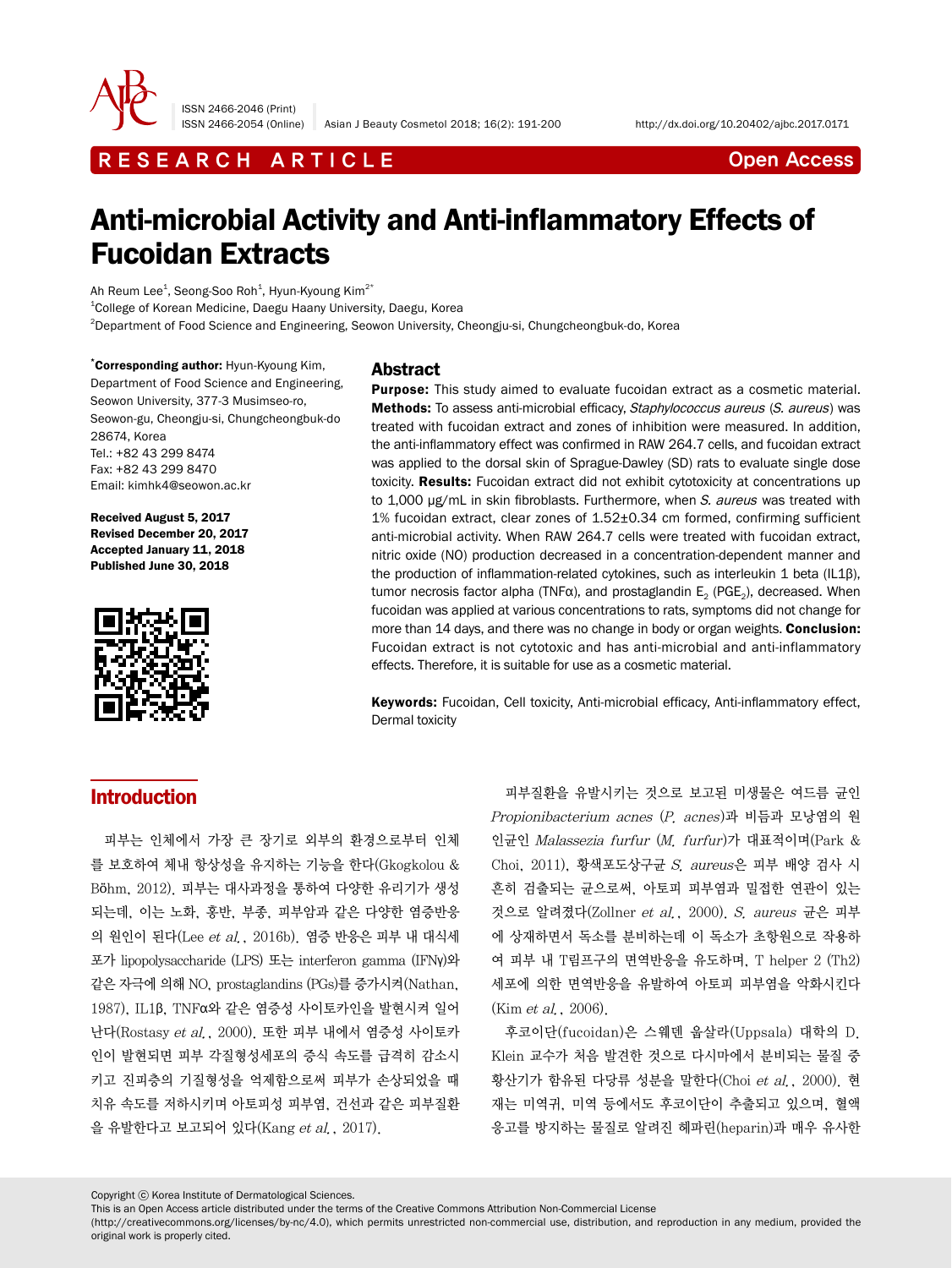구조를 이루고 있다(Pereira et al., 1999). 최근에는 피부 보습 (Cha et al., 2010), 피부 미백(Song et al., 2015), 아토피 피 부염 및 알레르기 증상 완화 효과(Oomizu et al., 2006) 등 피 부와 관련된 연구들이 다양하게 진행되고 있다. 이처럼 후코이단 추출물에 대한 연구가 활발하게 진행되고 있음에도 불구하고 미 역귀에서 추출한 후코이단 추출물의 항균, 항염증에 대한 연구는 미미한 실정이다.

따라서 본 연구에서는 미역귀에서 후코이단을 추출하여 세포 독성, 항염, 항균, 경피 투여 독성 효능을 실험하여 화장품 소재 로서의 유효성을 확인하고자 하였고 유의한 결과를 얻어 보고하 는 바이다.

# Methods

#### 1. 시료 추출

후코이단을 추출하기 위하여 미역귀를 건조기(HK-D0135F; HANKUK S&I, Korea)로 건조하였고 분쇄기(RT-08; Rong Tsong Precision Technoloy Co., Taiwan)를 이용하여 분쇄한 후, 미역귀 25 g에 100 mL의 acetone (Sigma-Aldrich, USA) 을 가하여 실온에서 12 h 동안 방치하였다. 그 다음, 4℃ 조건 에서 8,000×g로 10 min 동안 원심분리기(1730R; LaboGene, Denmark)로 분리 후 상층액을 분리하였다. 잔사에 다시 100 mL의 acetone (Sigma-Aldrich)을 가하여 12 h 동안 방치하 였다. 12 h 후에, 같은 조건 (4℃, 10 min, 8,000×g)에서 원 심 분리하여 상층액을 분리하였다. 잔사에 증류수 500 mL을 가 하여 40℃에서 24 h 동안 추출하고 Buchner 여과장치(Korea material scientific, Korea)를 이용하여 여과지(Whatman® Filter Papers No. 2; GE healthcare Life Sciences, UK) 로 여과 한 후 여과액을 rotary vacuum evaporator (JP/ N-1000X; Sunileyela, Korea)를 사용하여 50℃에서 감압 농 축하였다. 잔사에 증류수 500 mL과 zinc sulfate (Sigma-Aldrich) 25 mL, 0.3 N barium hydroxide (Sigma-Aldrich) 25 mL을 가하여 60℃에서 2 h 동안 추출하였다. 4℃ 조건에서 5,000×g로 10 min 동안 원심 분리하여 얻은 상층액을 rotary vacuum evaporator (JP/N-1000X; Sunileyela, Korea)로 감압 농축하여 동결 건조기(Labconco FreeZone 7740020; Labconco, USA)를 이용하여 동결 건조한 후 얻은 후코이단 파 우더를 냉장 보관하여 실험에 사용하였다.

# 2. 세포 독성 측정

실험에 사용된 skin fibroblast 세포는 한국세포주은행 (Korean Cell Line Bank, KCLB, Korea)에서 구입하여 10% fetal bovine serum (FBS; Gibco<sup>TM</sup>, Thermo Fisher

Scientific, USA)이 포함된 Dulbeccos's Modified Eagle's Medium (DMEM; GibcoTM) 배지에서 배양하였다. 배양한 세 포를 96 well microplates에 분주하여 5% CO2 37℃ 배양기에 서 24 h 배양한 후, 10-1000 μg/mL 농도의 후코이단 추출물 을 포함한 새로운 배지를 넣어주었다. 24 h 배양 후, 각 well의 상층액 0.7 mL를 제거하고 3-[4,5-dimethylthiazol-2-y]- 2,5-diphenyl terazolium bromide (MTT; Sigma-Aldrich) 용액을 5 mg/mL이 되게 분주하여 4 h 동안 배양하였다. 배 양 종료 후 각 well 마다 1 mL의 isoprothiolane (Sigma-Aldrich)을 넣어 보라색 결정체가 완전히 용해될 때까지 혼합 하였다. 그 후 570 nm 파장에서 UV-Vis spectrophotometer (UV1800; Shimadzu, Japan)를 사용하여 측정하였다(Lee et al., 2016a).

# 3. 항균 효능 측정

후코이단의 항균 효과를 평가하기 위하여 생물자원센터 (Korean Collection for Type Cultures, KCTC, Korea)에서 분양 받은 S. aureus (KCTC 1621)를 계대 배양하여 사용하였 으며 항균력 측정은 paper disc 법을 사용하였다(Choi et al., 2012). 평판 배지에 배양된 각 균주를 1 백금이를 취해서 액 체 배지 10 mL에서 18-24 h 배양하여 활성화시켰다. 액체 배 지 10 mL에 균액을 0.1 mL씩 접종하여 3-6 h 배양한 후 평 판 배지 1개당 균액을 약 107 cells 되게 접종하여 멸균 면봉 으로 균일하게 도말하였다. 멸균된 filter paper disc (8 mm; Advantec, Japan)를 고체 평판배지에 올려놓은 다음 각각 45 μL/disc가 되도록 시료를 농도별로 흡수시켰고 35℃에서 18- 24 h 배양하여 disc 주위의 clear zone 즉 균 성장억제 영역의 직경(mm)을 측정하여 항균력을 평가하였다(Kim et al., 2010).

### 4. 항염증 효능 측정

#### 1) NO 농도 측정

후코이단의 항염증 반응을 평가하기 위하여 RAW 264.7 세 포를 한국세포주은행에서 구입하여 Roswell Park Memorial Institute (RPMI) medium 1640 (GibcoTM) 배지에 10% fetal bovine serum (FBS)를 포함하여 배양하였다. 24 well plates 에 세포는 2×105 cells/mL의 밀도로 현탁하였고, 50-400 μg/ mL 농도로 후코이단 추출물을 처리하였다. 염증반응을 유발 하기 위하여 1 μg/mL lipopolysaccharides (LPS; Sigma-Aldrich)로 자극한 후 24 h 동안 배양하였고 세포 상층액을 취 해 96 well microplates에 분주하였다. 그 후 100 μL의 그리 스 시약 (Griess reagent; 0.5% sulphanilamide (Sigma-Aldrich), 2.5% phosphoric acid (Sigma-Aldrich) 및 0.5% N-(1-naphthyl) ethylenediamine dihydrochloride (NEDHC; Sigma-Aldrich)을 첨가하였으며 UV-Vis spectrophotometer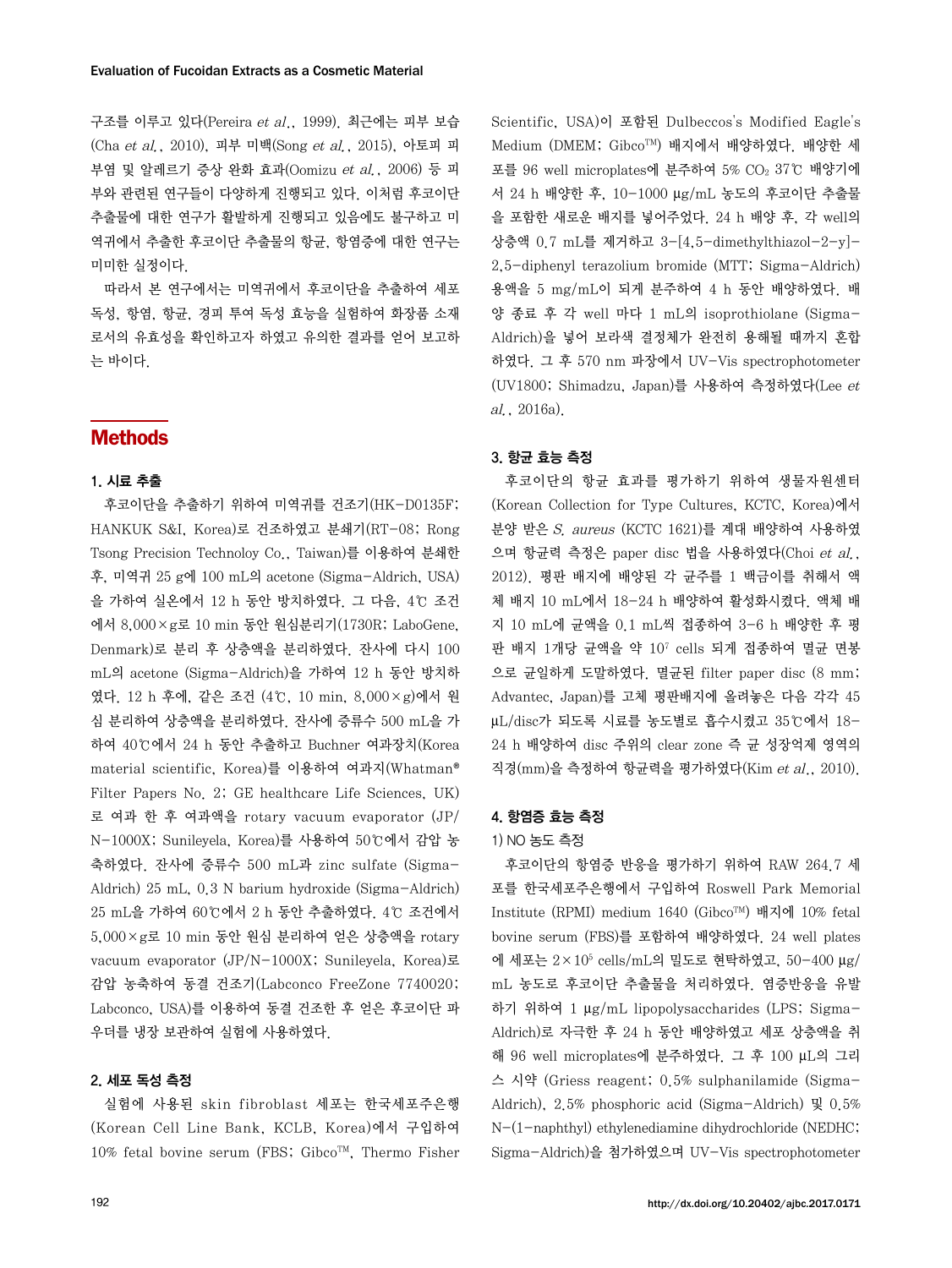를 이용하여 540 nm에서 흡광도를 측정하였고 NO의 농도는 아 질산염의 표준 곡선으로부터 계산하였다(Kim et al., 2012).

#### 2) 염증 관련 cytokine 측정

RAW 264.7 세포를 6 well microplates에 3×105 cells/mL 가 되도록 분주하고, 24 h 동안 배양한 후, LPS를 500 μg/mL 농도로 처리하여 염증반응을 유발하였다. 세포에 후코이단 50, 100, 200, 400 μg/mL로 처리하고, 24 h 동안 배양한 후 세포 배양액을 수거하여 배양액에 함유된 IL1β, TNFα는 Milliplex map cytokine kit (Millipore, USA)을 이용하여 측정하고, PGE2는 enzyme-linked immunosorbent assay (ELISA) kit (Calbiochem, USA)을 이용하여 측정하였다(Jung et al., 2014).

### 5. 단회 경피 투여 독성 평가

5주령 SD 흰쥐 암·수컷 50 마리를 (주)코아텍(COATECH, Korea)으로부터 공급받아 1주일간의 실험실 적응 과정을 거친 후 실험에 사용하였다. 동물 사육실 환경은 온도 23±2℃, 상 대습도 55±10%, 환기횟수 12 회/h, 조명주기 12 h (07:00- 19:00), 조도 150-300 lux로 조절되었다. 사료는 고형 사료로 (주)다물사이언스(Korea)에서 공급하였고 멸균 정제수를 자유롭 게 섭취하도록 하였다. 적응 기간 종료 후 이상이 없는 실험 동 물을 선별하여 수컷과 암컷 흰 쥐를 각 군당 10 마리씩 평균체 중이 일정하게 되도록 무작위로 배치하였다. 실험군은 대조군 (vehicle), 후코이단 추출물 1% 처치군 (fucoidan 1%), 후코이단 추출물 5% 처치군 (fucoidan 5%), 후코이단 추출물 10% 처치군 (fucoidan 10%)으로 각 10마리씩 나누어서 사용하였다. 실험 동 물의 등 부위를 약 5×2.5 cm²를 미리 제모한 후 후코이단 추출 물을 30% 에탄올에 적정 처치 용량으로 용해하여 제모한 부위에 1 mL를 고르게 도포하였다. 처치 후 14 일간 매일 관찰하여 일 반증상을 기록하였고, 처치 당일의 절식체중과 익일을 포함하여 3 일 간격으로 체중, 음수 및 사료 섭취량을 각각 측정하였다. 또 실험물질 투여 후 14 일이 되는 시점에 절식시킨 후 15 일째에 부 검하여 주요 장기의 중량을 측정하였고 절식체중에 대한 상대 장 기 중량으로 산출하여 비교하였으며, 부검 시 육안적 병리소견 및 이상 병변이 관찰된 장기 및 조직에 대해 조직병리학적으로 분석 하였다. 그 결과로부터 개략의 치사량(10% 치사량)을 산출하였 다.

# 6. 통계처리

실험결과는 Statistical Package for the Social Sciences (SPSS) Version 22.0 (IBM, USA)의 unpaired Student's  $t$ -test를 이용하여 통계처리 하였으며, 그 값은 평균±표준편차 (mean±standard deviation)로 표기하였다. 유의성은 p<0.05 수준에서 판단하였다.

# Results and Discussion

# 1. 세포 독성

후코이단 추출물을 10-1,000 μg/mL 농도로 skin fibroblast 세포에 처리한 군과 아무것도 처리하지 않은 대조군의 세포 생 존율을 비교하였을 때 생존율은 각각 100.0±0.9%, 98.3 ±2.3%, 96.6±3.4%, 94.3±2.9%, 91.1±3.3%, 90.2± 4.7% 그리고 87.3±3.5%로 모든 농도에서 유의적인 세포독 성을 나타내지 않았다(Figure 1).

#### 2. 항균력 평가

S. aureus은 대표적인 피부 상재균으로서 단독으로 염증을 일 으키지는 않지만 피부 염증이 발생하였을 경우 2차 감염을 일으 켜 염증을 악화시키고 여드름에도 영향을 미치는 것으로 알려져 있다(Han et al., 2009). 후코이단 추출물의 항균효과를 알아보 기 위해, S. aureus 균 배양 후 후코이단 추출물을 0, 0.01%, 0.1%, 1% 농도로 처리하여 48 h 후에 항균활성을 살펴보았다. 실험 결과, Figure 2에서 나타난 바와 같이 후코이단 추출물을 처리한 부분에서 생육 저해환이 형성되었으며, 0.01%, 0.1%, 1%의 농도로 처리하였을 때 각각 1.32±0.54 cm, 1.44±0.68 cm, 1.52±0.34 cm의 생육 저해환이 형성되어 추출물의 농도 에 비례하여 효능이 증가하는 것을 확인할 수 있었다(Table 1).

### 3. 항염증 효능 평가

#### 1) NO 생성량 측정

L-arginine은 L-citrulline과 NO로 변하는데, 생성된 NO는 빠른 반응을 통하여 안정된 nitrogen dioxide (이산화질소, NO2), nitrite (아질산염, NO2¯)으로 변한다(Kim *et al.*, 2011). 그리스 시약은 아질산염과 화학 반응하여 보라색의 아조염을 형성하고



#### Figure 1. Effects of fucoidan extract on skin fibroblast cell viability.

Skin fibroblast cells were incubated with various concentrations of fucoidan extract for 24 h. Fucoidan extract did not exhibit cytotoxicity at concentrations up to 1,000 μg/mL.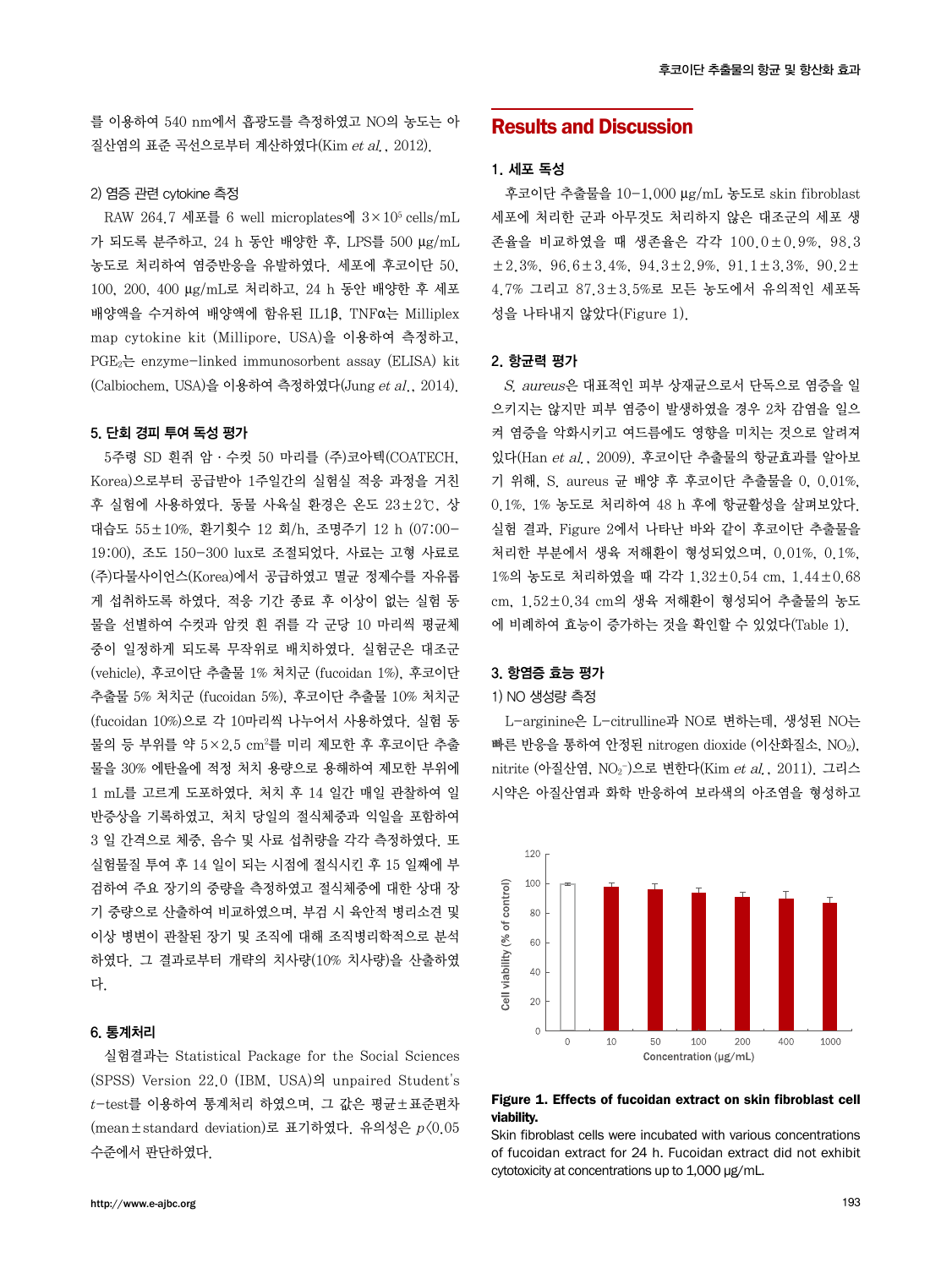

Figure 2. Anti-microbial activity of fucoidan extracts on S. aureus. Fucoidan extract at 0% (a), 0.01% (b), 0.1% (c), and 1% (d). S. aureus was treated with varying concentrations of fucoid extract, and the diameter of the zone of inhibition was measured. The zone of inhibition of S. aureus treated with 1% fucoidan extract was 1.52±0.34 cm, confirming that fucoidan extracts have sufficient anti-microbial activity. S. aureus, Staphylococcus aureus.

이것은 NO의 농도와 일치하기 때문에, 아조염의 농도로부터 아질 산염의 농도를 측정하여 NO 생성량을 측정할 수 있다(Bae & Bae, 2012). 후코이단 추출물의 RAW 264.7 세포에 대한 항염증 효능 을 평가한 결과, 1 μg/mL 농도의 LPS로 염증반응을 유발시킨 배 양액 내 NO의 함량은 11.7±1.1 μM로 정상군(3.0±1.0)에 비해 증가되었다. 그러나, 후코이단 추출물을 50, 100, 200, 400 μg/ mL로 처리한 실험군의 배양액 내 NO의 함량은 각각 11.6±1.5, 11.7±1.1, 10.7±1.9, 9.5±1.7 μM로 나타났고, 특히 후코이단 추출물 농도 400 μg/mL로 처리한 실험군은 LPS를 단독 처리한 대조군에 비해 유의하게 감소함을 확인할 수 있었다(Figure 3).

# 2) 염증성 cytokine 측정

외부 자극에 의하여 피부는 홍반, 염증, 동통 등의 반응이

Table1. Anti-microbial activity of fucoidan extracts on S. aureus



### Figure 3. Effects of fucoidan extracts on LPS-induced NO production in RAW 264.7 cells.

RAW 264.7 cells were treated with 50–400 μg/mL of fucoidan extracts and LPS (1μg/mL) for 24 h. NO production decreased in a concentration-dependent manner. Significance: \* <sup>p</sup><0.05 compared with LPS treated RAW 264.7 cells without fucoidan. NO, nitric oxide; LPS, lipopolysaccharide.

일어나고 이는 proinflammatory cytokine인 TNFα, IL1β, monocyte chemoattractant protein1 (MCP1) 등에 의해 매개된 다(Kim et al., 2004). 후코이단 추출물이 RAW 264.7 세포에 대한 항염증 효능을 평가한 결과, 1 μg/mL 농도의 LPS로 염증반응을 유 발시킨 배양액 내 IL1β의 함량은 173.3±23.9 pg/mL로 정상군에 비해 유의하게 증가되었다. 그리고 후코이단 추출물을 400 μg/ mL로 처리한 실험군의 배양액 내 IL1β의 함량은 136.8±13.2 pg/mL으로 나타나 LPS를 단독 처리한 대조군에 비해 감소되었 으나, 유의성은 보이지 않았다(Figure 4A). LPS로 염증반응을 유발시킨 배양액 내 TNFα의 함량은 469.4±49.4 pg/mL로 정 상군에 비해 증가되었고, 후코이단 추출물을 200, 400 μg/mL로 처리한 실험군은 LPS를 단독 처리한 대조군에 비해 유의한 감소 가 나타났다(Figure 4B).

| <b>Materials</b>  | Concentration (%) | Inhibition zone diameter (cm) |
|-------------------|-------------------|-------------------------------|
|                   |                   | $1.52 \pm 0.34$               |
| Fucoidan extracts | 0.1               | $1.44 \pm 0.68$               |
|                   | 0.01              | $1.32 \pm 0.54$               |
|                   |                   | $\overline{\phantom{0}}$      |

S. aureus, Staphylococcus aureus.

#### Table 2. Evaluation of body weight and food and water intake in SD-rats

| Day          |    |      |      |      |      | 4    | 5    | 6    |      | 8    | 9    | 10   | 11   | 12   | 13   | 14   |
|--------------|----|------|------|------|------|------|------|------|------|------|------|------|------|------|------|------|
| Body weight  | М  | 153  | 165  | 172  | 184  | 192  | 199  | 207  | 214  | 222  | 231  | 238  | 243  | 253  | 260  | 268  |
| (g)          | F. | 138  | 142  | 150  | 157  | 163  | 170  | 180  | 186  | 195  | 203  | 210  | 219  | 228  | 236  | 242  |
| Food intake  | м  | 0.17 | 0.16 | 0.17 | 0.15 | 0.18 | 0.16 | 0.16 | 0.18 | 0.17 | 0.16 | 0.15 | 0.16 | 0.17 | 0.17 | 0.16 |
| (g/g)        | F. | 0.15 | 0.14 | 0.16 | 0.16 | 0.18 | 0.17 | 0.16 | 0.16 | 0.16 | 0.18 | 0.17 | 0.16 | 0.14 | 0.16 | 0.16 |
| Water intake | м  | 0.22 | 0.24 | 0.26 | 0.25 | 0.25 | 0.24 | 0.23 | 0.23 | 0.24 | 0.25 | 0.23 | 0.24 | 0.24 | 0.25 | 0.24 |
| (mL/g)       | ь. | 0.24 | 0.25 | 0.24 | 0.23 | 0.24 | 0.22 | 0.24 | 0.26 | 0.25 | 0.26 | 0.25 | 0.25 | 0.24 | 0.23 | 0.23 |

M, male; F, female; SD, Sprague–Dawley.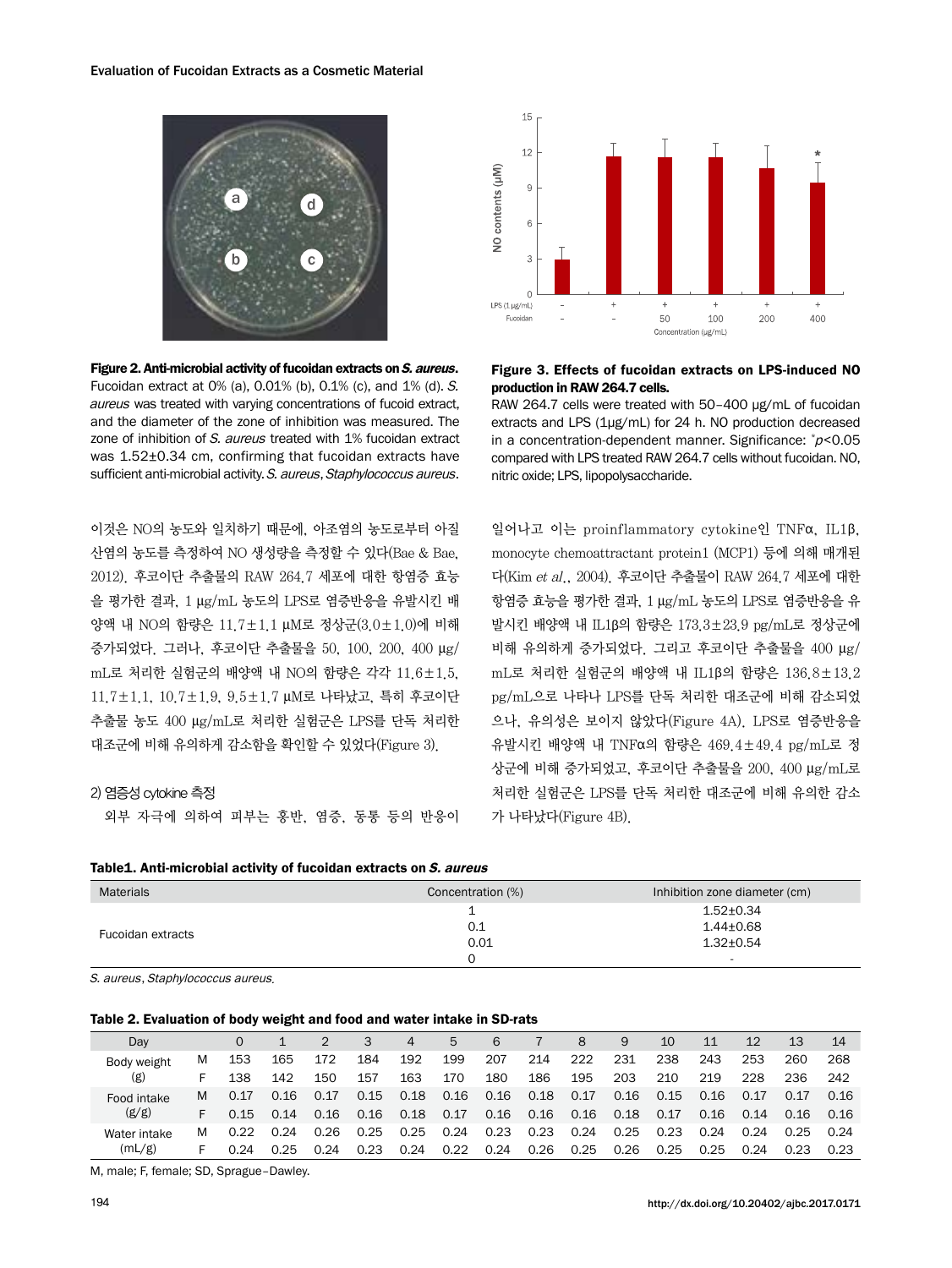



RAW 264.7 cells were treated with 50–400 mg/mL of fucoidan extracts and LPS (500 μg/mL) for 24 h, and IL1B (A), TNF $\alpha$  (B), and  $PGE<sub>2</sub>$  (C) were determined. Inflammation-related cytokines, such as IL1β, TNFα and PGE<sub>2</sub> were decreased. Significance:  $p$ <0.05, \*\* $p$ <0.01 compared with LPS treated RAW 264.7 cells in the absence of fucoidan; #p<0.05 compared with LPS non-treated RAW 264.7 cells in the absence of fucoidan. IL1β, interleukin 1 beta; TNF $\alpha$ , tumor necrosis factor alpha; PGE<sub>2</sub>, prostaglandin E<sub>2</sub>; LPS, lipopolysaccharide.

PGE2는 비만세포나 대식세포에 의하여 분비되며 염증 부위의 부종, 통증, 감각 과민을 일으키는 histamine, NO 등과 함께 혈 관 투과성을 증가시켜 백혈구의 염증부위로의 주화성을 증가시

킨다(Lee et al., 2012). PGE2의 함량은 대조군(4363.8±102.3 pg/mL)에 비해 후코이단 추출물을 50, 100, 200, 400 μg/mL 로 하였을 때, 각각 4243.6±136.7 pg/mL, 4018.6±119.8 pg/mL, 3993.4±140.6 pg/mL, 3677.6±257.8 pg/mL으로 LPS를 단독 처리한 대조군에 비해 농도의존적으로 감소되었으 며, 특히 후코이단 추출물 농도가 400 μg/mL로 처리한 실험군 은 유의한 감소를 나타내었다(Figure 4C).

### 4. 단회 경피 투여 독성 평가

#### 1) 체중증가, 사료 섭취량 및 음수량 평가

후코이단 추출물을 흰 쥐의 등에 도포한 후 14 일 동안 관찰 한 결과, 모든 동물에서 이상 증상은 보이지 않았으며 체중변화 에 있어 수컷 흰쥐의 경우 약 153 g에서 시작하여 실험 종료 14 일에 268 g으로 꾸준히 증가되었고 암컷 흰쥐의 경우도 약 138 g에서 시작하여 실험 종료 14 일에 242 g으로 증가되었다. 식이 섭취량은 모든 동물에서 특이점이 보이지 않았으며, 평균적으로 한 마리 당 0.16 g/g으로 유지되었다. 물 섭취량 또한 특이점이 보이지 않았으며, 평균적으로 한 마리 당 0.24 mL/g으로 유지 되었다(Table 2).

### 2) 장기 무게 변화

후코이단 추출물 도포 14 일 후 실험 동물을 부검한 결과, 모 든 동물에서 장기의 특이적인 이상 소견이 관찰되지 않았다. 간, 신장, 비장, 폐, 심장을 포함한 장기 무게는 수컷과 암컷 모두 대 조군과 비교하였을 때 차이를 보이지 않았고 결과적으로 후코이 단 추출물이 신체 내부에 영향을 미치지 않는 것으로 판단하였 다.

이상의 결과로 사망 동물은 물론 일반 증상, 체중변화, 부검 및 육안소견 그리고 장기의 무게에 있어서 어떠한 이상 소견도 발견되지 않음으로써 개략의 치사량을 산출할 수 없었으며, 흰 쥐에서 후코이단 추출물의 단회 경피 처치는 10% 농도까지 특이 적인 부작용이 없는 것으로 사료된다(Table 3).

# **Conclusion**

본 연구에서는 후코이단 추출물의 화장품 소재로서의 유효성 을 알아보기 위하여 세포독성, 항균, 항염증 효능을 평가하였 다. Skin fibroblast 세포에 후코이단 추출물을 농도별로 처리 한 결과 1,000  $\mu$ g/mL까지 세포독성이 나타나지 않았으며 S. aureus 배양 후 후코이단 추출물을 0.01%, 0.1%, 1%의 농도로 처리한 결과, 농도의존적인 항균활성을 나타내었다. 또한 RAW 264.7 세포에 LPS를 가하여 염증반응을 유발한 후 NO 생성량 및 IL1β, TNFα, PGE2와 같은 염증성 사이토카인 생성량을 살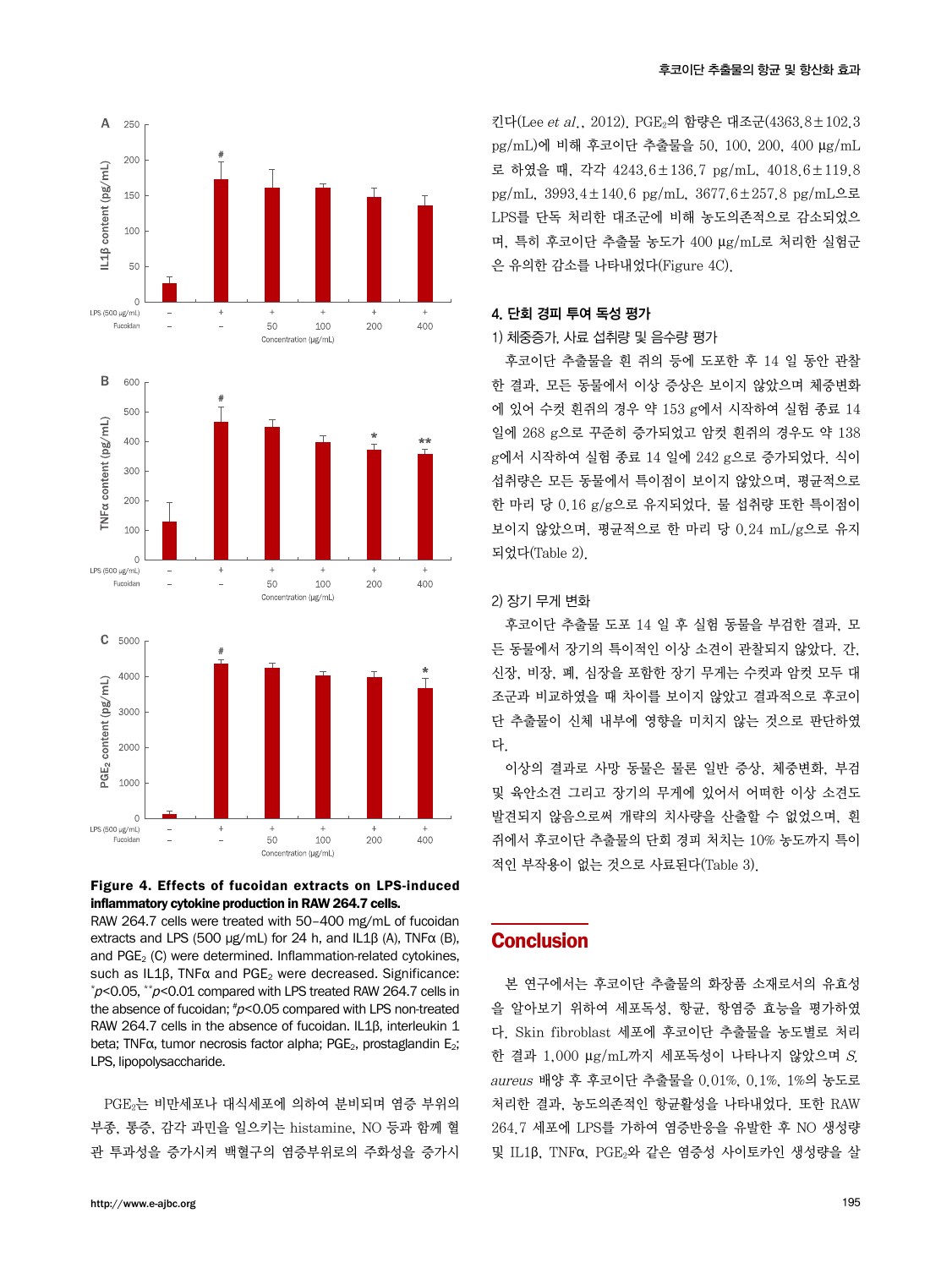| Organ  | Vehicle         |                 | Fucoidan, 1%  |                 | Fucoidan, 5%  |                 | Fucoidan, 10%   |                 |  |
|--------|-----------------|-----------------|---------------|-----------------|---------------|-----------------|-----------------|-----------------|--|
|        | M               | F               | M             | F               | M             | F               | M               | F               |  |
| Liver  | $8.58 + 0.43$   | $6.42 \pm 0.33$ | $8.48 + 0.38$ | $6.35 \pm 0.48$ | $8.51 + 0.45$ | $6.44 + 0.35$   | $8.53 + 0.32$   | $6.38 \pm 0.22$ |  |
| Kidney | $1.04 \pm 0.10$ | $0.71 \pm 0.10$ | $0.98 + 0.08$ | $0.68 + 0.10$   | $0.99 + 0.11$ | $0.69 + 0.08$   | $0.96 + 0.08$   | $0.72 + 0.12$   |  |
| Spleen | $0.72 + 0.05$   | $0.48 + 0.03$   | $0.69 + 0.08$ | $0.50 + 0.08$   | $0.73 + 0.10$ | $0.47 + 0.04$   | $0.70 + 0.06$   | $0.49 + 0.06$   |  |
| Lung   | $1.62 + 0.11$   | $1.12 + 0.11$   | $1.59 + 0.08$ | $1.09 + 0.13$   | $1.60 + 0.10$ | $1.06 \pm 0.08$ | $1.64 \pm 0.13$ | $1.10 + 0.10$   |  |
| Heart  | $1.01 + 0.07$   | $0.68 + 0.07$   | $0.98 + 0.08$ | $0.66 + 0.09$   | $1.03 + 0.12$ | $0.69 + 0.08$   | $0.97 + 0.10$   | $0.70 \pm 0.10$ |  |

Table 3. Rat organ weights after single transdermal treatment with fucoidan extract (Unit: g) (Unit: g)

M, male; F, female.

펴본 결과, LPS를 처리하였을 때 11.7±1.1 μM로 증가한 NO 생성량이 후코이단 추출물 400 μg/mL 농도 처리군에서 9.5± 1.7 μM로 유의하게 감소함을 확인하였다. 그리고 IL1β 생성량 은 후코이단으로 처리하였을 때 감소하는 경향을 나타내었고, TNFα 생성량은 후코이단 추출물 200, 400 μg/mL 농도 처리 군에서 유의한 감소를 나타내었다. PGE2 생성량 또한 후코이단 추출물 400 μg/mL 농도 처리군에서 유의하게 감소하여 후코이 단 추출물의 뛰어난 항염증 효능을 확인할 수 있었다. 그리고 후 코이단 추출물을 흰 쥐의 등에 도포한 후 14 일 동안 관찰한 결 과, 모든 동물에서 이상 증상은 보이지 않았으며 체중 및 장기 변 화에서도 영향을 미치지 않음을 확인하였다. 본 실험에서 후코이 단 추출물은 세포독성 및 경피 투여 독성을 나타내지 않았고 S. aureus을 효과적으로 억제하였으며 NO 및 염증성 사이토카인 의 생성량을 감소시켜 항균 및 항염증 화장품으로서의 활용가능 성이 높다고 사료된다. 그러나 염증 차단 기전을 분명히 하기 위 하여 cyclooxygenase 2 (COX2) 발현 억제 효능, iNOS 발현 억 제 효능 등을 살펴 보지 못한 점, P. acnes, M. furfur 등 다양 한 균에 대한 항균실험을 하지 못한 점은 본 연구의 한계점으로 남는다. 따라서 향후 연구에서는 다양한 균을 대상으로 한 후코 이단 추출물의 항균실험과 염증 기전에 따른 실험뿐 아니라 동물 실험을 통한 심도 깊은 연구를 진행하여야 할 것이다.

# **References**

- Bae GC, Bae DY. The anti-inflammatory effects of ethanol extract of Allium Hookeri cultivated in South Korea. The Korea Journal of Herbology, 27: 55-61, 2012.
- Cha SH, Lee JS, Kim YS, Kim D, Moon JC, Park K. Properties of fucoidan as raw materials of water-holding cream and cosmetics. Korean Chemical Engineering Research, 48: 27-32, 2010.
- Choi JH, Kim DI, Park SH, Kim DW, Kim CM, Koo JG. Effects

of sea tangle (Laminaria japonica) extract and fucoidan components on lipid metabolism of stressed mouse. Korean Journal of Fisheries and Aquatic Sciences, 33: 124-128, 2000.

- Choi YH, Kim SE, Huh J, Han YH, Lee MJ. Antibacterial and antioxidative activity of roasted coffee and red ginseng mixture extracts. Journal of the Korean Society of Food Science and Nutrition, 41: 320-326, 2012.
- Gkogkolou P, Böhm M. Advanced glycation end products: key players in skin aging? Dermato-Endocrinology, 4: 259-270, 2012.
- Han SM, Lee KG, Yeo JH, Kim WT, Park KK. Antimicrobial property of honeybee (Apis mellifera L.) venom against Propionibacterium acnes and aerobic skin flora. Korean Journal of Pharmacognosy, 40: 173-177, 2009.
- Jung HK, Kang BM, Jang JH, Ahn BK, Yeo JH, Jung WS, Cho JH, Kuk YI, Hyun KH, Cho HW. Inhibitory effect of Alopecurus aequalis sobol ethanol extracts on LPSinduced inflammatory response in RAW 264.7 cells. Korean Journal of Medicinal Crop Science, 22: 98-104, 2014.
- Kang N, Han EJ, Park SY, Jee Y, Jeon YJ, Ahn CB, Ahn G. Inhibitory effects of Ecklonia cava ethanol extracts against TNF-α/IFN-γ-induced inflammation in human keratinocytes. Journal of Chitin and Chitosan, 22: 82- 88, 2017.
- Kim HH, Park GH, Park KS, Lee JY, Kim TH, An BJ. The effect of Aster glehni Fr. Schm. extracts on whitening and antiwrinkle. Journal of Life Science, 20: 1034-1040, 2010.
- Kim MS, Jeong J, Lee HY, Ju YS, Bae GS, Seo SW, Cho IJ, Park SJ, Song HJ. The anti-inflammatory effect of Achyranthes japonica on lipopolysaccharide-induced inflammatory activity in murine macrophages. The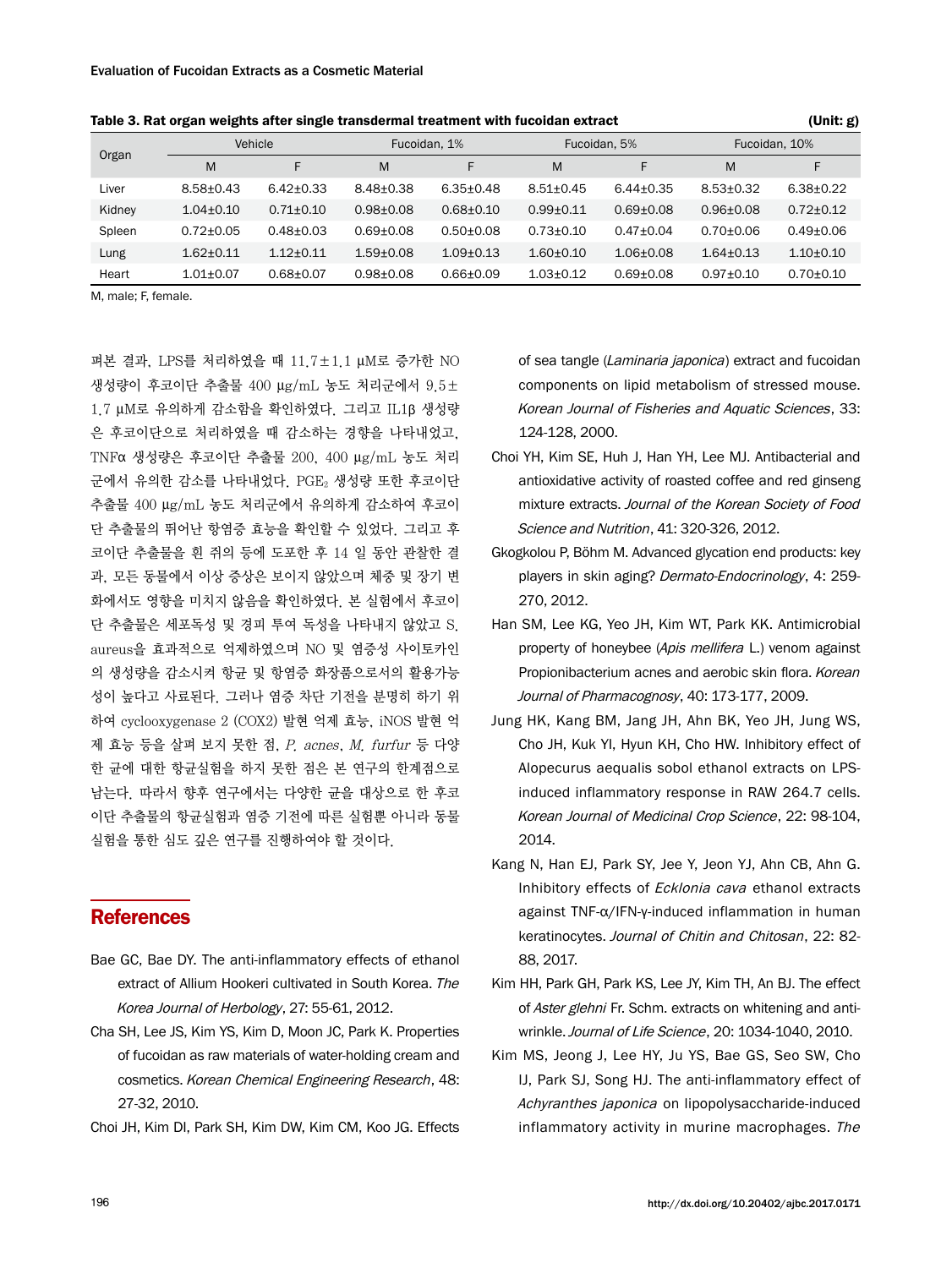Korea Journal of Herbology, 26: 51-57, 2011.

- Kim MR, Woo SE, Shin SO, Hong SM, Yang SY. A study on the distribution of Staphylococus aureus in atopic dermatitis. Journal of the Society of Cosmetic Scientists of Korea, 32: 93-97, 2006.
- Kim SN, Lee SH, Choi GH, Chang IS, Lee BG. Effects of parsley extract on skin anti-aging and anti-irritation. Journal of the Society of Cosmetic Scientists of Korea, 30: 79-83, 2004.
- Kim YS, Lee SJ, Hwang JW, Kim EH, Park PJ, Jeong JH. Anti-inflammatory effects of extracts from Ligustrum ovalifolium H. leaves on RAW264.7 macrophages. Journal of the Korean Society of Food Science and Nutrition, 41: 1205-1210, 2012.
- Lee AR, Roh SS, Lee ES, Min YH. Anti-oxidant and antimelanogenic activity of the methanol extract of pine cone. Asian Journal of Beauty and Cosmetology, 14: 301-308, 2016a.
- Lee SS, Imm JY, Han YS. The improvement effect of lotus leaf extracts on acne skin. Asian Journal of Beauty and Cosmetology, 10: 405-413, 2012.
- Lee S, Han HS, An IS, Ahn KJ. Effects of amentoflavone on anti-inflammation and cytoprotection. Asian Journal of Beauty and Cosmetology, 14: 201-211, 2016b.
- Nathan CF. Secretory products of macrophages. The Journal of Clinical Investigation, 79: 319-326, 1987.
- Oomizu S, Yanase Y, Suzuki H, Kameyoshi Y, Hide M.

Fucoidan prevents C epsilon germline transcription and NFkappaB p52 translocation for IgE production in B cells. Biochemical and Biophysical Research Communications, 350: 501-507, 2006.

- Park JA, Choi MO. Antimicrobial activity and antiinflammation effect to the human skin pathogens by the Rumex crispus L. root extracts. Asian Journal of Beauty and Cosmetology, 9: 9-16, 2011.
- Pereira MS, Mulloy B, Mourão PA. Structure and anticoagulant activity of sulfated fucans. comparison between the regular, repetitive, and linear fucans from echinoderms with the more heterogeneous and branched polymers from brown algae. Journal of Biological Chemistry, 274: 7656-7667, 1999.
- Rostasy K, Monti L, Yiannoutsos C, Wu J, Bell J, Hedreen J, Navia BA. NFKB activation, TNF-α expression, and apoptosis in the AIDS-Dementia-Complex. Journal of Neurovirology, 6: 537-543, 2000.
- Song YS, Balcos MC, Yun HY, Baek KJ, Kwon NS, Kim MK, Kim DS. ERK activation by fucoidan leads to inhibition of melanogenesis in Mel-Ab cells. The Korean Journal of Physiology & Pharmacology, 19: 29-34, 2015.
- Zollner TM, Wichelhaus TA, Hartung A, Von Mallinckrodt C, Wagner TO, Brade V, Kaufmann R. Colonization with superantigen-producing Staphylococcus aureus is associated with increased severity of atopic dermatitis. Clinical & Experimental Allergy, 30: 994-1000, 2000.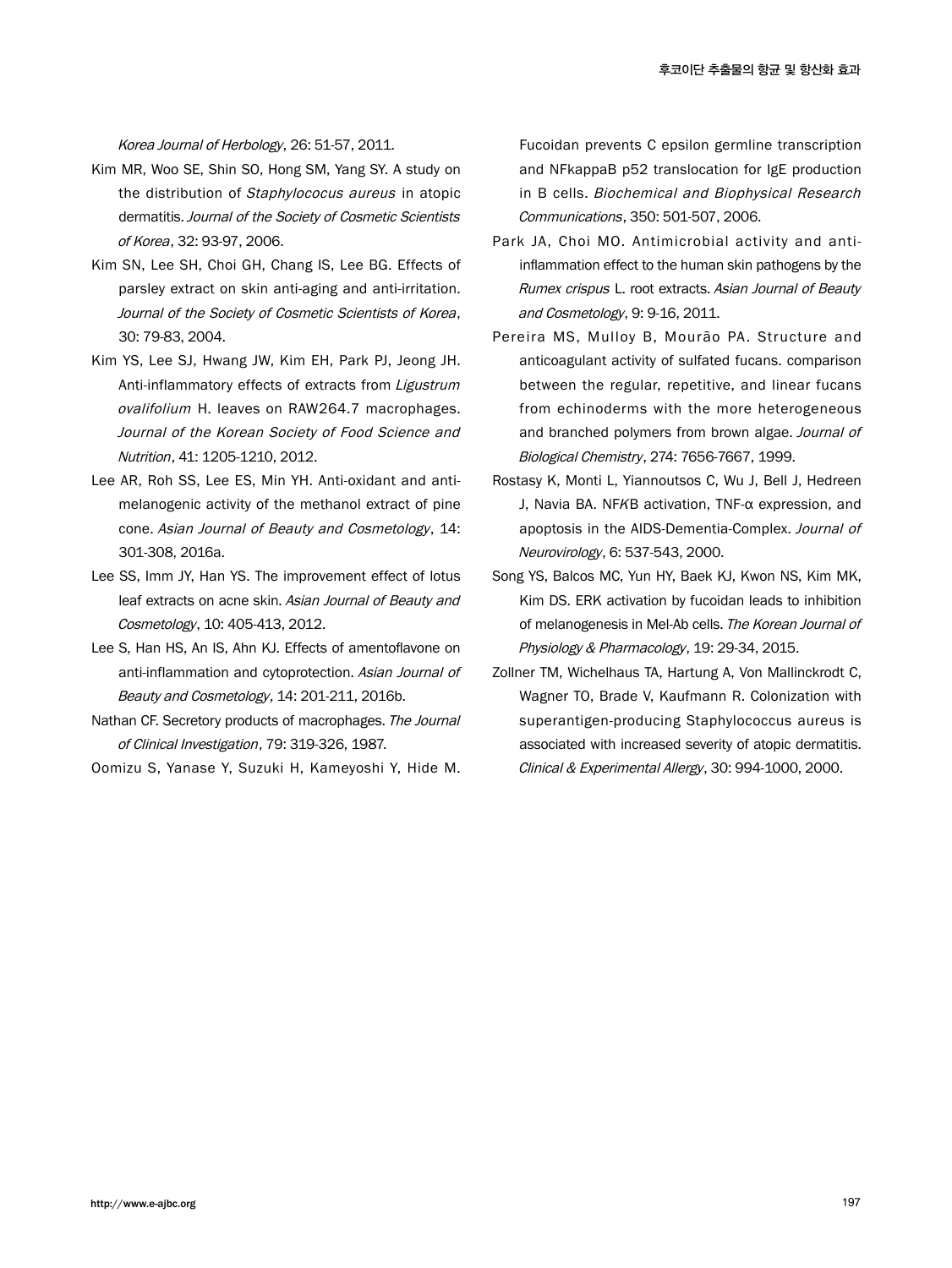# 국문초록

# 후코이단 추출물의 항균 및 항산화 효과

이아름 $^1$ , 노성수 $^1$ , 김현경 $^{2\star}$  $^{\rm 1}$ 대구한의대학교 한의과대학 본초약리학교실, 대구, 한국  $^{2}$ 서원대학교 BIT융합대학 식품공학과, 충청북도 청주시, 한국

목적: 본 연구는 화장품 소재로서 후코이단 추출물의 가능성을 평가하고자 하였다. 방법: Skin fibroblast 세포에 후코이단 추출물 을 여러 농도로 처리하여 세포독성을 알아보았고, 항균 효능을 평가하기 위하여 Staphylococcus aureus (S. aureus)에 후코이단 추출물을 가하여 디스크 주위에 clear zone 직경을 측정하였다. 또한 RAW 264.7 세포에서 항염증 효능을 확인하였고, Sprague-Dawley (SD) 흰쥐의 피부에 후코이단 추출물을 도포하여 단회 경피 투여 독성 평가를 진행하였다. 결과: 후코이단 추출물을 skin fibroblast 세포에 처리하였을 때 1,000  $\mu$ g/mL까지 세포독성을 나타내지 않았다. 또한 S. aureus에 1% 후코이단 추출물을 처리하 였을 때 1.52±0.34 cm의 생육 저해환이 형성되어 충분한 항균 활성을 갖고 있다는 것을 확인하였다. RAW 264.7 세포에 후코이단 추출물을 처리하였을 때 nitric oxide (NO) 생성량은 농도의존적으로 감소하였고, interleukin 1 beta (IL1β), tumor necrosis factor alpha (TNFα), prostaglandin E2 (PGE2)와 같은 염증 관련 cytokine은 감소하였다. 동물모델에 후코이단 추출물을 농도별로 도포하 였을 때 14 일 동안 이상증상을 보이지 않았으며 체중, 장기 조직의 무게 변화가 없었다. 결론: 후코이단 추출물은 세포독성을 나타 내지 않으며 항균 및 항염증 효능을 갖고 있어 화장품 소재로서 충분히 활용될 수 있다고 사료된다.

핵심어: 후코이단, 세포독성, 항균, 항염증, 경피 투여 독성

### 참고문헌

- 강나래, 한의정, 박수연, 지영흔, 전유진, 안창범, 안긴내. 피부각질형성세포에서 TNF-α/IFN-γ로 유도된 염증반응에 대 한 감태 에탄올 추출물의 억제 효과. 한국키틴키토산학회지, 22: 82-88, 2017.
- 김미례, 우승은, 신순오, 홍성미, 양시용. 아토피 피부염에서 황색포도상구균 분포에 관한 연구. 대한화장품학회지, 32: 93-97, 2006.
- 김민선, 정진수, 이혜윤, 주영승, 배기상, 서상완, 조일주, 박성주, 송호준. LPS로 유도한 대식세포의 염증반응에서 우슬의 항염증 효과. 대한본초학회지, 26: 51-57, 2011.
- 김수남, 이소희, 최규호, 장이섭, 이병곤. 파슬리추출물의 피부 노화 방지와 자극 완화에 대한 효과. 대한화장품학회지, 30: 79-83, 2004.
- 김연숙, 이승재, 황진우, 김이화, 박표잠, 정재현. RAW264.7 대식세포에서 왕쥐똥나무잎 추출물의 항염증 효과. 한국식 품영양과학회지, 41: 1205-1210, 2012.
- 김한혁, 박근혜, 박강수, 이진영, 김태훈, 안봉전. 섬쑥부쟁이(Aster glehni Fr. Schm.) 분획물의 미백 및 주름 개선 효과. 생명과학회지, 20: 1034-1040, 2010.
- 박주아, 최미옥. 소리쟁이(Rumex crispus L.) 뿌리 추출물의 피부상재균에 대한 항균활성과 항염증 효과. *아시안뷰티화* 장품학술지, 9: 9-16. 2011.
- 배기춘, 배대열. 국내산 삼채 에탄올 추출물의 항염증 효과. 대한본초학회지, 27: 55-61, 2012.
- 이선숙, 임지영, 한영숙. 연잎 추출물의 여드름 피부 개선 효과. 아시안뷰티화장품학술지, 10: 405-413, 2012.
- 이송정, 한효선, 안인숙, 안규중. Amentoflavone의 항염증 및 세포 보호 효과. *아시안뷰티화장품학술지*, 14: 201-211, 2016.
- 이아름, 노성수, 이은숙, 민유홍. 솔방울 메탄올 추출물의 항산화 및 멜라닌 생성 억제 효과. *아시안뷰티화장품학술지*, 14: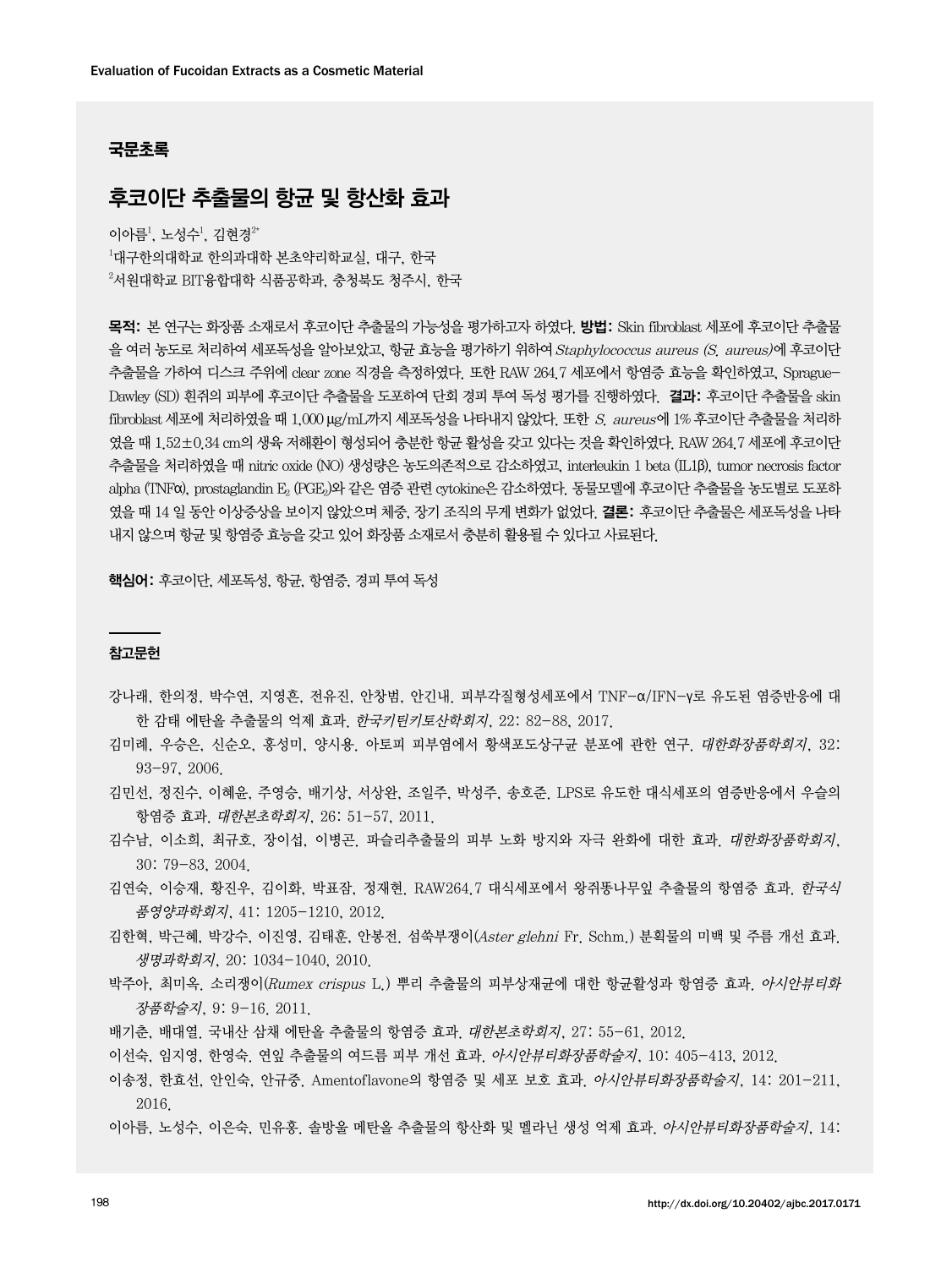301-308, 2016.

- 정호경, 강병만, 장지훈, 안병관, 여준환, 정원석, 조정희, 국용인, 현규환, 조현우. LPS로 유도한 RAW 264.7 세포의 염 증반응에서 뚝새풀 에탄올 추출물의 억제 효과. 한국약용작물학회지, 22: 98-104, 2014.
- 차성한, 이정식, 김영숙, 김동욱, 문재천, 박권필, 후코이단의 보습제 및 화장품재료로서 특성. 화학공학, 48: 27-32, 2010.
- 최유현, 김상은, 허진, 한영환, 이문조. 로스팅 커피와 홍삼 혼합추출물의 항균 및 항산화 효과. 한국식품영양과학회지, 41: 320-326, 2012.
- 최진호, 김대익, 박수현, 김동우, 김창목, 구재근. 스트레스 부하 마우스의 지질대사에 미치는 다시마(Laminaria japonica)와 후코이단 성분의 영향. *한국수산과학회지*, 33: 124-128, 2000.
- 한상미, 이광길, 여주홍, 김원태, 박관규. 국내산 봉독의 여드름 유발균 및 피부 상재균 증식 억제 효과. 생약학회지, 40: 173-177, 2009.